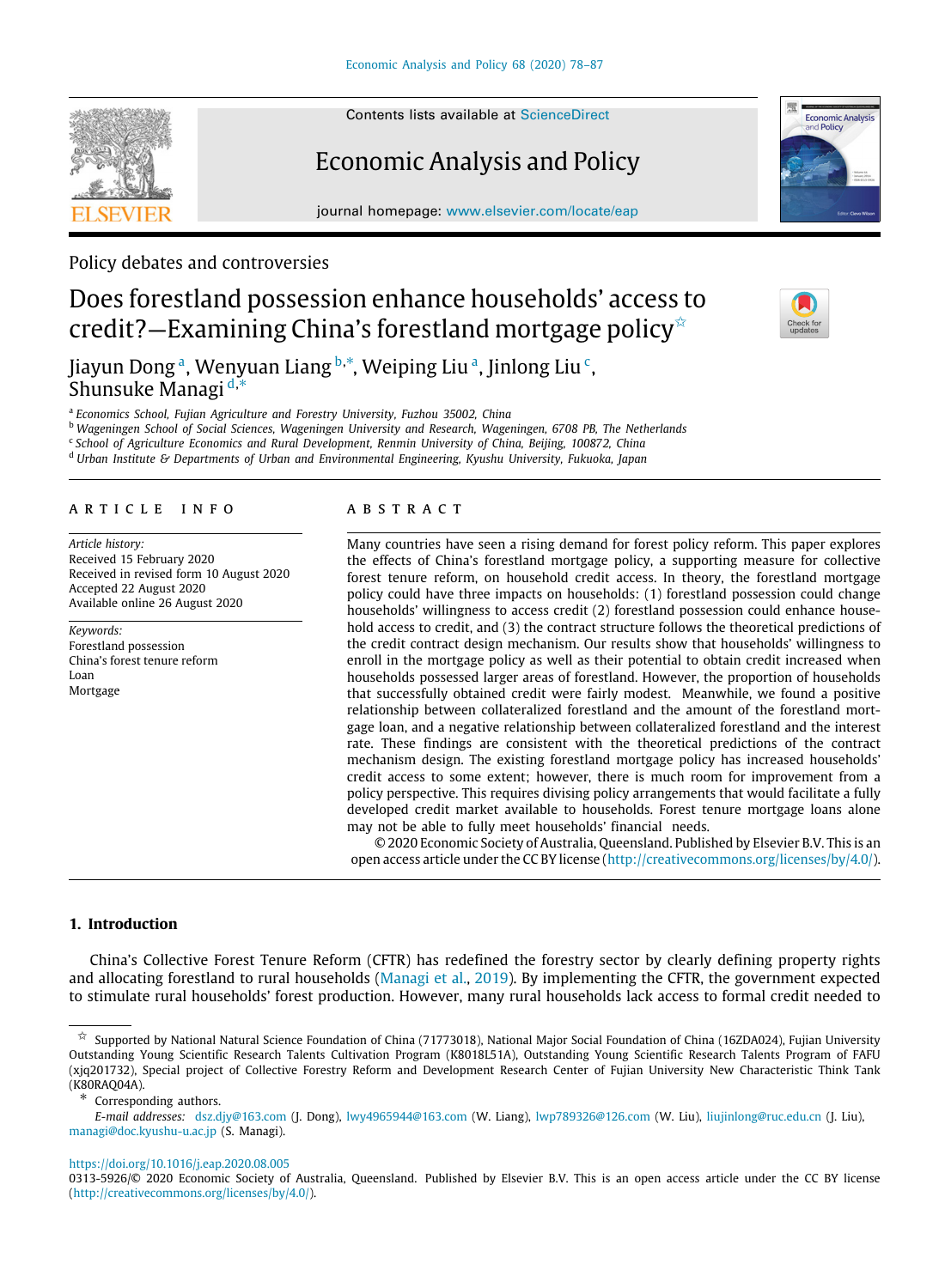improve forestry production. To tackle with the problem, central government has issued the Forestland Mortgage Policy (FMP) as a supporting policy of CFTR.

The emergence of FMP is critical to rural households in managing collectively-owned forests after the adoptin of CFTR. The forest tenure arrangement in China, particularly in southern provinces has been dominantly collectively-owned since the 1960s [\(Liu et al.,](#page-9-1) [2018](#page-9-1)). Collectively-owned forest tenure means that community members belonging to the same rural community jointly own all of the community's forestland ([Zhang et al.](#page-9-2), [2020](#page-9-2)). However, households' rights regarding forest use has changed over time. Additionally, while forest resources are abundant particularly in the southern provinces of China, population density is extremely high. The population of these provinces is 678 million people, accounting for 49.85% of total population in China, while the area in these provinces amounts to 1,153,498 km<sup>2</sup>, accounting for 55.54% of total forested area in China. At the same time, the area forested of these provinces amounts to 2,560,000 km<sup>2</sup> , accounting for only 26.67% of China's land [\(China's Forest Resources Inventory in 2013,](#page-9-3) [2013;](#page-9-3) [State Statistical](#page-9-4) [Bureau,](#page-9-4) [2013\)](#page-9-4). Considering that collective forest management has low production efficiency and makes low contribution to household income, in 2008, the central government implemented CFTR nationwide. This policy grants long-term property rights over collectively-owned forests to rural households [\(Yin et al.](#page-9-5), [2013\)](#page-9-5). In doing so, the government aims to improve forestry production and to increase household income.

As a supporting policy of CFTR, FMP has been implemented since 2008, with clear policy objectives. First, FMP aims to increase forest production yields and incomes for rural households [\(Central Committee of the Communist Party of](#page-9-6) [China, State Council,](#page-9-6) [2008](#page-9-6)). The FMP enables rural households to use their forestland as collateral to apply for credit from formal financial institutions. Such economic value comes from household property rights over forest resources associated with forestland ([China Banking Regulatory Commission, State Forestry Administration,](#page-9-7) [2013](#page-9-7)). Second, through the implementation of FMP, the central government mandates that formal financial institutions issue mortgage loans, particularly the qualified rural credit cooperatives. Meanwhile, the central government encourages leading financial institutions to involve in FMP, including the Agricultural Bank of China, the Postal Savings Bank of China and other state-owned banks ([The People'S Bank of China](#page-9-8), [2009\)](#page-9-8).

In this study, we analyze the impact of FMP on rural household's access to credit. From a theoretical perspective, we further explore the development of rural financial market and the various factors affecting its development. Politically, our study provides insights regarding the achievements of China's collective forest tenure reform and presents implications for future policies for forestry financing. The rest of this paper is arranged as follows. The second section explains our analytical framework. The third section presents the methods. The fourth section describles the data. The fifth section presents the results. The final section discusses the main results of this paper and provides a conclusion.

### **2. Analytical framework**

Our analytical framework is based on the literature related to the impact of land reform on household's formal credit access. We begin by explaining the impact of household forestland on formal credit access. Next, we introduce some variables of household characteristics. The analytical framework is summarized in [Fig.](#page-3-0) [1.](#page-3-0)

## *2.1. The impact of household forestland on credit access*

<span id="page-1-0"></span>In the rural credit market of developing countries, rural households often experience difficulties in credit access. As such, rural households cannot obtain loans at a reasonable interest rate. Formal financial institutions generally require a certain amount of collateral when providing loans for rural households because of information asymmetry. Compared to formal financial institutions, rural households are much more aware of the risk of their production activities in rural areas. In addition, financial institutions do not have effective ways to enforce contracts. They cannot easily apply penalties in instances where rural households borrow loans and then break loan contract ([Banerjee et al.,](#page-8-0) [1994;](#page-8-0) [Steijvers and](#page-9-9) [Voordeckers](#page-9-9), [2009](#page-9-9)).

The possession of land can increase the loan amounts granted to households. Previous studies in developing countries showed that the amount of land owned by households significantly improved their access to credit ([Besley et al.](#page-9-10), [2012](#page-9-10); [Kemper et al.](#page-9-11), [2015\)](#page-9-11). In theory, there are two ways through which the possession of land can affect access. First, the possession of land can stimulate household's willingness to formal credit access because a larger amount of land demands more investment to improve production ([Barslund and Tarp,](#page-9-12) [2008](#page-9-12)). Second, land owned by households serves as qualified collateral ([Jia et al.](#page-9-13), [2010;](#page-9-13) [Swain](#page-9-14), [2007](#page-9-14)). Given that formal credit access goes beyond the bilateral activity of the household, household with more land can access formal credit more easily because they have more land as collateral to meet the credit requirements of financial institutions ([Bardhan and Rudra](#page-9-15), [1978](#page-9-15); [Hussain and Thapa](#page-9-16), [2012](#page-9-16); [Menkhoff et al.,](#page-9-17) [2012](#page-9-17); [Stiglitz](#page-9-18), [2016\)](#page-9-18). As such, formal financial institutions tend to design credit contracts where a greater amount of land as collateral leads to a higher loan amount granted at a lower interest rate.

In theory, the use of land as collateral helps financial institutions design mechanisms for distinguishing high-risk and low-risk borrowers. Financial institutions can design two types of credit contracts. One type of contract would offer a low interest rate and a high loan amount but requires a high amount of collateral. The other type would require a high interest rate and low loan amount, but a low amount of collateral. Under the precondition of sufficient collateral, the low-risk borrowers would choose the former while the high-risk borrowers would choose the latter, resulting in the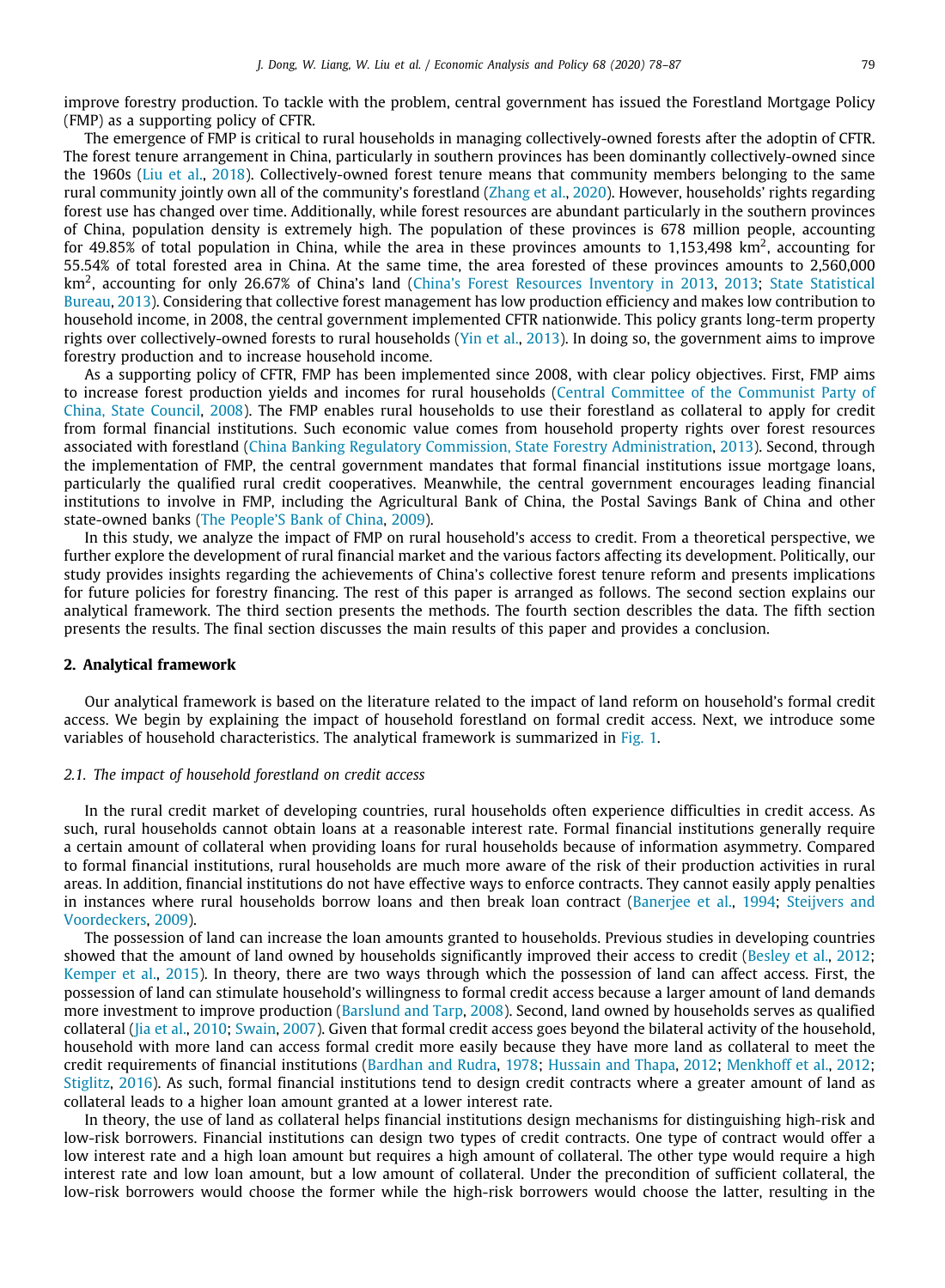separating equilibrium ([Besanko and Thakor,](#page-9-19) [1987;](#page-9-19) [Bester,](#page-9-20) [1985;](#page-9-20) [Coco,](#page-9-21) [2000\)](#page-9-21). In addition, research on the moral hazard phenomenon shows that, if borrowers break the contract, the collateral can offset the lenders' loss. If borrowers need more loans, they will need to provide more collateral. Therefore, the provision of more land as collateral can increase the amount of loan obtained and reduce the interest rate in a credit contract.

Although current studies have not analyzed the impact of household forestland on credit access, the insights above help to understand how forestland can impact households' credit access in the context of FMP. First, forestland owned by households can stimulate households' willingness to access credit. Second, with more forestland, can access credit more easily because they would be eligible for a higher loan amount at a lower interest rate in a credit contract. This analysis is summarized in [Fig.](#page-3-0) [1](#page-3-0).

# *2.2. The impact of other household characteristics on credit access*

Apart from household forestland, other household characteristics could also have a impact on households' credit access. The first variable is household cropland. In the Chinese context, cropland is legitimately different from forestland. Cropland is used for agricultural production while forestland is used for forestry production. The theory in Section [2.1](#page-1-0) still fits into the impact of household cropland on credit access. The possession of cropland can stimulate households' willingness to apply for formal credit.

The second variable is the education of the household head. Household heads with higher education levels can have a better understanding of finance, which can increase their willingness to apply for formal credit access. Moreover, a household head with more education is more likely to repay the loan [\(Barslund and Tarp](#page-9-12), [2008](#page-9-12); [Goetz and Gupta,](#page-9-22) [1996](#page-9-22); [Mpuga](#page-9-23), [2010](#page-9-23); [Okten and Osili,](#page-9-24) [2004\)](#page-9-24).

The third variable is the age of the household head. The age of the household head is expected to be negatively associated with willingness to apply for formal credit because household head tends to become risk averse with age ([Mpuga](#page-9-23), [2010](#page-9-23); [Okten and Osili,](#page-9-24) [2004\)](#page-9-24).

The fourth variable is the gender of the household head. The impact of gender on formal credit access has been a controversial debate in literature. With regard to willingness to apply for formal credit, the role of the household head's gender seems to be contingent on cultural cultivation [\(Radhakrishnan](#page-9-25), [2015\)](#page-9-25). Some studies argues that women may experience discrimination in credit market. However, several empirical analyses rejected the existence of such discrimination [\(Goetz and Gupta](#page-9-22), [1996](#page-9-22); [Muravyev et al.](#page-9-26), [2009;](#page-9-26) [Radhakrishnan,](#page-9-25) [2015\)](#page-9-25).

The fifth variable is household size. It may be easier for larger households to locate credit information, and thus have more access credit ([Okten and Osili,](#page-9-24) [2004\)](#page-9-24). On the other hand, a larger household size may reduce household resources, making each household member less qualified for credit application ([Mpuga](#page-9-23), [2010](#page-9-23)). Therefore, the overall impact of household size on formal credit access is uncertain.

The sixth variable is the household head's official status, as a current or former officer. In the Chinese context, official status is a critical source of social capital, which can potentially affect the households' acess to credit access.

Finally, the household's financial situation can potentially have an impact on access to credit. Critical households' financial features include household income, household savings and household loans. These variables potentially have impact on households' willingness to apply for credit as well as financial institutions' decisions to grant loans ([Barslund](#page-9-12) [and Tarp](#page-9-12), [2008](#page-9-12); [Swain](#page-9-14), [2007\)](#page-9-14).

# **3. Methods**

Based on the analytical framework, two approaches were used in this paper. The first approach was the double-hurdle estimation strategy to examine the impact of forestland owned by household on their willingness to participate in the forestland mortgage market. The second approach was to study the relationship between crucial variables in the existing credit contracts, namely the relationship between the amount of collateralized forestland, the loan amount and the interest rate.

# *3.1. Method analyzing the impact of household forestland on households' willingness to participate in the forestland mortgage market*

A bias error could occur in the sample selection, as a large number of rural households had not previously participated in the credit market. This is not because they are unwilling to apply for the secured loans, but because they are excluded from the market. It is possible that the households who applied for a secured loan were rejected by the bank. Another plausible scenario is that households know about the difficulty in accessing secured loans and thus willingly decide to not apply for one. Therefore, this study used the double-hurdle model. The double-hurdle model combines the discrete choice model and the truncated model ([Engel and Moffat](#page-9-27), [2014](#page-9-27); [Garcia](#page-9-28), [2013](#page-9-28)). By using this method, the double-hurdle estimation, households' participation in the credit market can be divided into two stages. In the first stage, households decide whether they want to participate in the market or not based on their own circumstances, and a part of them can remain in the market after being screened by financial institutions. In the second stage, the financial institutions discuss with rural households and define the loan amount. These two stages are in line with the analytical framework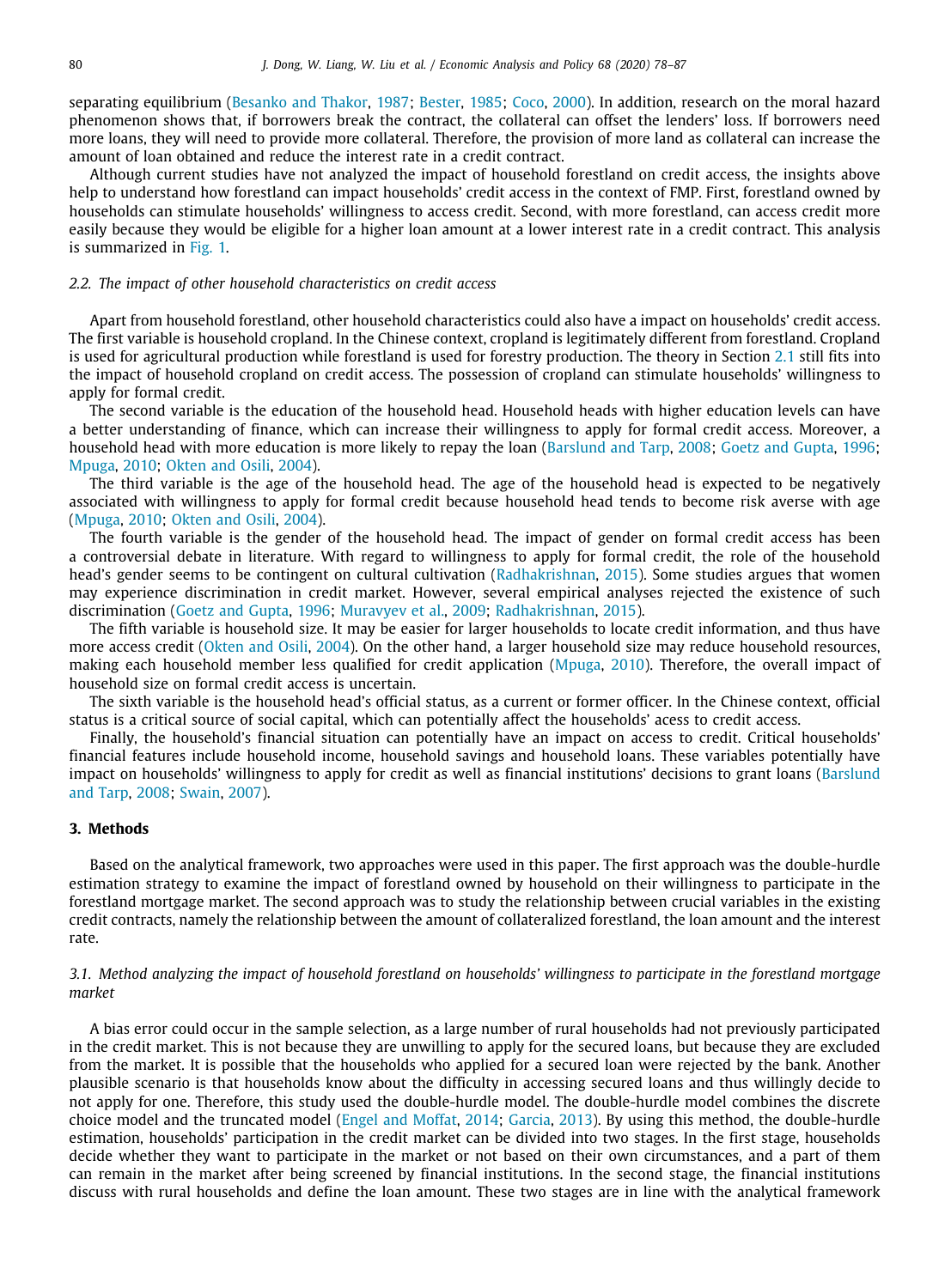

**Fig. 1.** Analytical framework.

<span id="page-3-0"></span>outlined above describing household involvement in the forest tenure mortgage market. When analyzing the data, the double-hurdle model contains two estimation equations. One is the participation equation, which identifies households' willingness to involve in the mortgage market. The other is the quantity equation, which defines the loan amount that households can obtain after they enter the market.

$$
d_i^* = z_i' \alpha + \varepsilon_{1,i}
$$
  
\n
$$
y_i^{**} = x_i' \beta + \varepsilon_{2,i}
$$
  
\n
$$
\begin{pmatrix} \varepsilon_{1,i} \\ \varepsilon_{2,i} \end{pmatrix} \sim N \begin{bmatrix} 0 \\ 0 \end{bmatrix}, \begin{pmatrix} 1 & 0 \\ 0 & \sigma^2 \end{pmatrix}
$$

In the equations outlined above,  $d_i^*$  is the willingness of a household to be involved in the forest tenure mortgage market and *Z*<sub>*i*</sub> shows the features affecting the willingness of households.  $y_i^{**}$  shows the result of the household's credit access, namely the loan amount. *x<sup>i</sup>* reflects the household features affecting their credit access. In addition, it is assumed that the disturbance terms in the two equations above follow a joint normal distribution and that they are uncorrelated. Furthermore, hurdle 1 can be presented as:

$$
d_i = 1 \text{ if } d^* > 0
$$
  

$$
d_i = 0 \text{ if } d^* \leq 0
$$

Moreover, hurdle 2 can be presented as:

 $y_i^* = \max(y_i^{**}, 0)$ 

Therefore, the observed result of accessible loans secured by forest tenure is as follows:

$$
y_i = d_i y_i^*
$$

Subsequently, the maximum likelihood method is adopted to obtain the estimated coefficient:

$$
\{\hat{\alpha}, \hat{\beta}, \hat{\sigma}\} = \arg \max \left\{ \Sigma \ln \left( 1 - \Phi(z_i' \alpha) \Phi(\frac{x_i' \beta}{\sigma}) \right) + \Sigma \ln \left( \Phi(z_i' \alpha) \frac{1}{\sigma} \Phi(\frac{y_i - x_i' \beta}{\sigma}) \right) \right\}
$$

In the above equation,  $\Phi(\bullet)$  means the cumulative distribution function (CDF) of the standard normal distribution. The double-hurdle method can be used to estimate a household's willingness to be involved in the forestland mortgage market as well as their credit access and influence factors.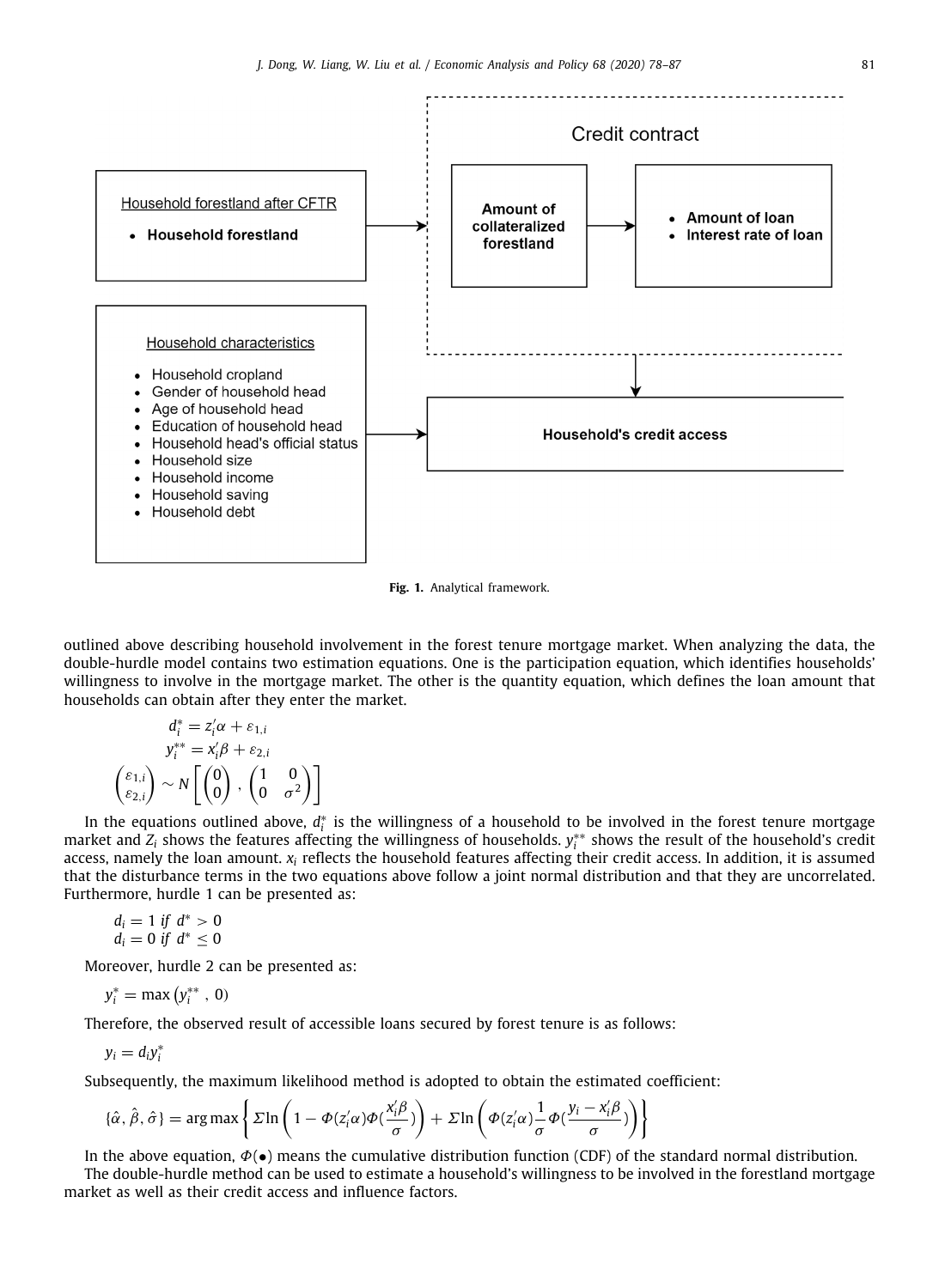<span id="page-4-0"></span>Definition of variables.

| Variable                                                       | Variable explanation                                                                                                   | Unit of variable |
|----------------------------------------------------------------|------------------------------------------------------------------------------------------------------------------------|------------------|
| Household's access to credit under FMP                         |                                                                                                                        |                  |
| Amount of forestland mortgage<br>loan                          | Amount of household's formal credit by collateralizing<br>forestland under FMP                                         | Yuan             |
| Annual interest rate                                           | Annual interest rate by collateralizing forestland under<br><b>FMP</b>                                                 | Percentage       |
| Area of collateralized forestland                              | collateralized forestland under FMP                                                                                    | Mu               |
| Household willingness to access credit under FMP               |                                                                                                                        |                  |
| Household willingness to<br>access forestland mortgage<br>loan | Household's willingness to formal credit access: no<br>willingness= $0$ ; certain willingness= $1$                     | 0-1 decimal      |
| Household forestland after CFTR                                |                                                                                                                        |                  |
| Household forestland                                           | Total area of household forestland                                                                                     | Mu               |
| Other household characteristics                                |                                                                                                                        |                  |
| Household cropland                                             | Total area of household cropland                                                                                       | Mu               |
| Gender of household head                                       | Gender of household head: male=1: female=0                                                                             | $0-1$ decimal    |
| Age of household head                                          | Age of household head                                                                                                  | Years            |
| Education of household head                                    | Education of household head: primary school and<br>below=0; middle school=1; high school=2; college and<br>$above = 3$ | Multinomial      |
| Household head's official status                               | Official status of household head: government<br>$offset=1$ : otherwise=0                                              | 0-1 decimal      |
| Household size                                                 | The number of household member                                                                                         | Persons          |
| Household income                                               | Total amount of household income                                                                                       | Yuan             |
| Household saving                                               | Total amount of household saving                                                                                       | Yuan             |
| Household debt                                                 | Total amount of household debt                                                                                         | Yuan             |

Note: 1. The exchange rate of RMB Yuan to US Dollar was averagely 6.2284 in 2015; 2. 1 Mu =  $0.067$  hectares.

#### *3.2. Analysis of contract design*

We conducted an OLS regression to explore the basic structure of forestland mortgage contracts. Based on the study on credit mechanism design, we analyzed the relationship between mortgaged forestland area, interest rate, and loan amount. This relationship is as follows:

$$
r_i = L'_i \gamma + z_i \Gamma + \varepsilon_{3,i}
$$
  

$$
y_i = L'_i \delta + z_i \Gamma + \varepsilon_{4,i}
$$

In the two equations above,  $r_i$  refers to the interest rate stated in the signed contract,  $y_i$  refers to the loan amount,  $L_i$ refers to the mortgaged forestland area, and *Z<sup>i</sup>* refers to a group of control variables. ε3,*<sup>i</sup>* and ε4,*<sup>i</sup>* refer to the independent and the distributed disturbance terms, respectively.

This portion of the analysis aims to obtain the estimation results of  $\gamma$  and  $\delta$ . It is estimated that  $\gamma$  would take on a negative value and  $\delta$  a positive value, according to the adverse selection mechanism.

## **4. Data description**

#### *4.1. Data sources*

The data was collected by China's seven local universities, including Fujian agriculture and Forestry, under the unified organization of Economic Development Research Center of State Forestry and Grassland Administration in 2015. Our selected samples covered seven provinces, including Fujian, Shanxi, Yunnan, Hunan, Jiangxi, Gansu, and Liaoning. The stratified random sampling method was adopted for the sample selection. First, China's collectively owned forest areas were delineated into five regions, namely the east, the west, the central, the northeast, and the northwest regions. The seven provinces mentioned above were selected from the five regions, and ten counties were then selected from each province. In each county, five villages were randomly selected, and then ten households were randomly selected from each village. Our final sample included seven provinces, 70 counties, 350 villages, and 3500 households. The data was covered in a total of 70 counties, 350 villages, and 3500 rural households.

### *4.2. Variable description*

The variables were measure in accordance with the analytical framework. Detailed definitions of the variables are listed in [Table](#page-4-0) [1](#page-4-0). First, to measure households' access to credit under FMP, three variables were selected: amount of forestland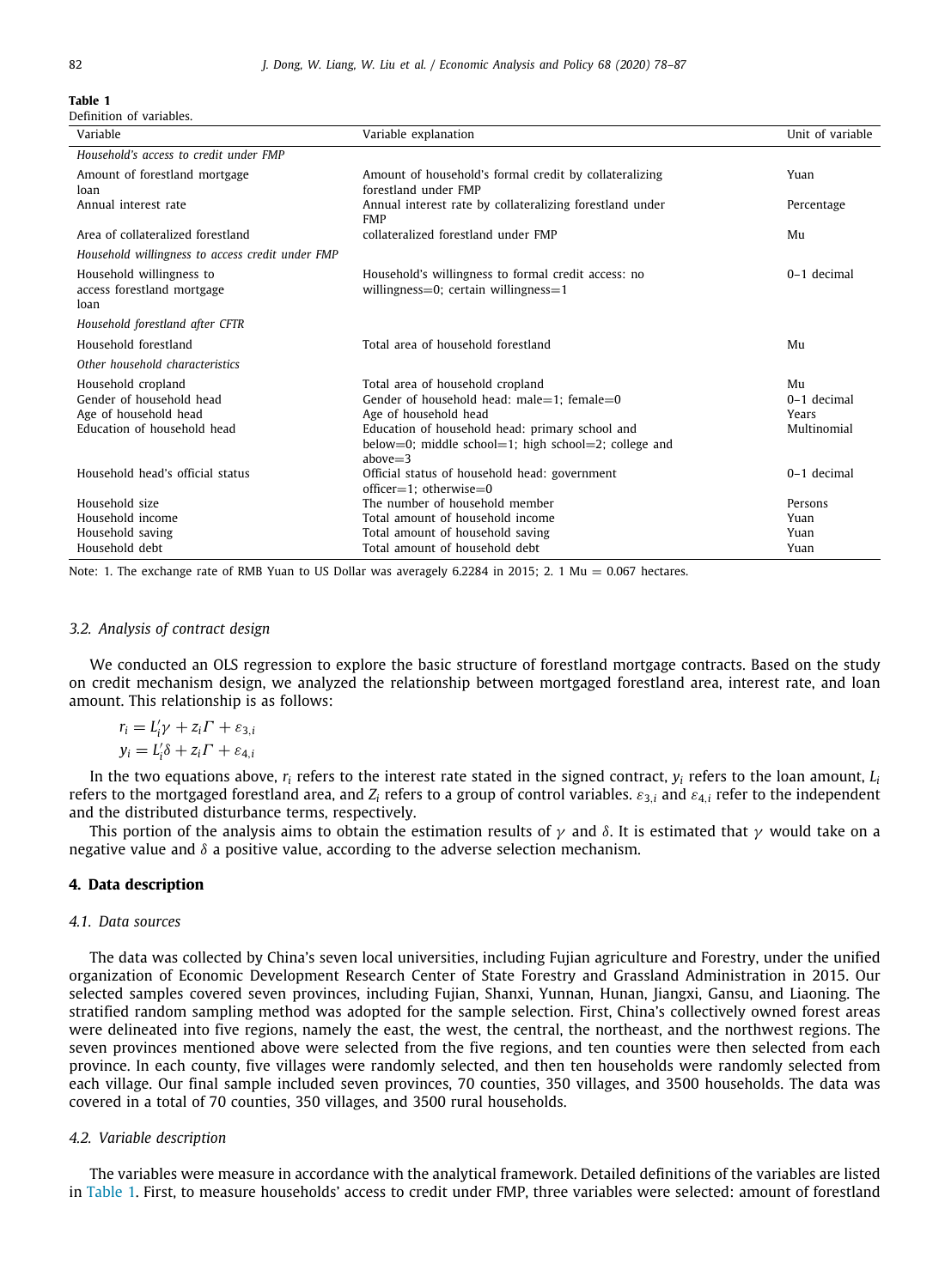<span id="page-5-0"></span>Descriptive statistics of variables.

| 282,359.90<br>1,031,266<br>4.69<br>121.10<br>230.35                       |                         |
|---------------------------------------------------------------------------|-------------------------|
|                                                                           |                         |
|                                                                           |                         |
|                                                                           |                         |
| 0.42                                                                      |                         |
|                                                                           |                         |
| 196.35                                                                    |                         |
|                                                                           |                         |
| 11.67<br>0.11<br>11.08<br>0.77<br>0.43<br>1.90<br>70,612.21<br>159,061.40 |                         |
|                                                                           | 34,146.90<br>208,362.60 |

Note: 1. The exchange rate of RMB Yuan to US Dollar was averagely 6.2284 in 2015; 2. 1 Mu = 0.067 hectare; 3. The figure is accurate to two decimal places.

#### **Table 3**

<span id="page-5-1"></span>Households having willingness to access forestland mortgage loan and having successful access to forestland mortgage loan in Seven Provinces.

| Provinces                                                                               | Fuiian | Gansu | Hunan | Jiangxi | Liaoning | Shaanxi | Yunnan | Total |
|-----------------------------------------------------------------------------------------|--------|-------|-------|---------|----------|---------|--------|-------|
| Percentage of household<br>having willingness to access<br>forestland mortgage loan (%) | 25.00  | 37.00 | 16.40 | 18.40   | 11.00    | 17.40   | 30.80  | 22.29 |
| Percentage of household<br>having successful access to<br>forestland mortgage loan (%)  | 22.40  | 3.24  | 0     | 16.30   | 14.55    | 3.45    | 3.25   | 8.33  |

Note: The figure is accurate to two decimal places

mortgage loan, annual interest rate and area of collateralized forestland. Second, to measure household willingness to participate in the credit market under the FMP, households' willingness to access forestland mortgage loan was selected. To measure other household characteristics, the following variables were to selected: household cropland, gender of the household head, age of the household head, educational of the household head, official status of the household head, household size, household income, household savings and household debt.

[Table](#page-5-0) [2](#page-5-0) lists the statistical description of the variables in our sample. Regarding household's access to credit under FMP, the mean of the amount of forestland mortgage loan was 282,359.9 *Yuan*. Annual interest rate and area of collateralized forestland also had a low number of observations. Additionally, the mean of households' willingness to apply for a mortgage loan was 0.22. After the CFTR, the meaning and standard deviation of household forestland was 83.42 mu and 196.35. Finally, [Table](#page-5-0) [2](#page-5-0) reports descriptive statistics of other household characteristics. The mean of household cropland was 7.35 mu. The mean for gender of the household head was 0.99, meaning that most of household heads were male. The mean of the age of the household head was 53.44. The mean for the education of the household head was 0.79, meaning that most of household heads did not finish primary education. The mean for official status of the household head was 0.25, meaning that a quarter of household heads had been government officers. The mean of household size was 4.71 members. The mean of household income was 70612.21 *Yuan*. The mean for household savings was 34146.9 *Yuan*. The mean for household debt was 8133.18 *Yuan*.

[Table](#page-5-1) [3](#page-5-1) reports households having willingness to access forestland mortgage loan and having successful access to forestland mortgage loan in Seven Provinces. Among the 3500 households in the seven provinces, 780 households had applied for forestland mortgage loan, accounting for 22.29%. Gansu had the largest number of households having willingness to access forestland mortgage loan, and Yunnan and Fujian came in second and third place, respectively. Only 8.33% of the households who are willing to apply for forestland mortgage loan obtain loans successfully, nearly half of which are from Fujian.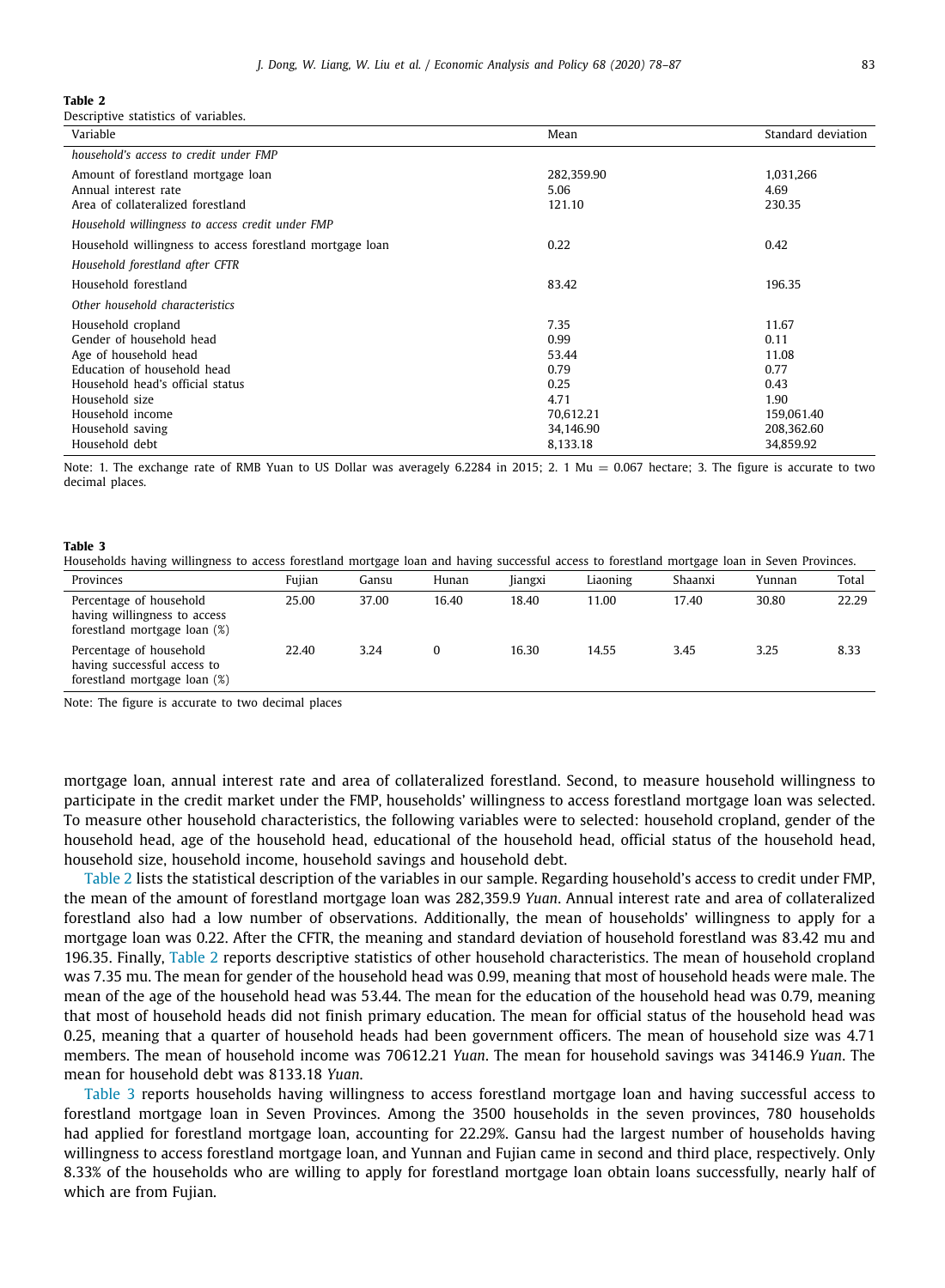<span id="page-6-3"></span>Results of household's willingness to participate in the forestland mortgage loan and their credit access.

| <b>VARIABLES</b>                 | Estimation result 1 |               | Estimation result 2 |               |  |
|----------------------------------|---------------------|---------------|---------------------|---------------|--|
|                                  | Quantity            | Participation | Quantity            | Participation |  |
|                                  | equation            | equation      | equation            | equation      |  |
| Household forestland area        | $0.0020***$         | $0.0006***$   | $0.0020***$         | $0.0008***$   |  |
|                                  | (0.0003)            | (0.0001)      | (0.0003)            | (0.0002)      |  |
| Household cropland area          | 0.0041              | $-0.0075**$   | 0.0022              | $-0.0050$     |  |
|                                  | (0.0411)            | (0.0038)      | (0.0339)            | (0.0037)      |  |
| Gender of household head         | $-1.4050**$         | 0.4620        | $-0.9800$           | 0.4680        |  |
|                                  | (0.6430)            | (0.3570)      | (0.8950)            | (0.3710)      |  |
| Age of household head            | $-0.0226$           | $-0.0122**$   | $-0.0137$           | $-0.0118**$   |  |
|                                  | (0.0156)            | (0.0056)      | (0.0143)            | (0.0057)      |  |
| Educational of household head    | 0.0781              | 0.0009        | 0.0126              | $-0.0245$     |  |
|                                  | (0.2410)            | (0.0785)      | (0.2450)            | (0.0812)      |  |
| Household size                   | 0.0714              | $-0.0805**$   | $-0.0474$           | $-0.0906***$  |  |
|                                  | (0.1050)            | (0.0331)      | (0.1070)            | (0.0337)      |  |
| Household head's official status | 0.1840              | 0.1460        | 0.3300              | 0.0844        |  |
|                                  | (0.4960)            | (0.1280)      | (0.5730)            | (0.1360)      |  |
| Household income                 | 0.1310              | $0.1980***$   | 0.2240              | $0.1320**$    |  |
|                                  | (0.2300)            | (0.0621)      | (0.2820)            | (0.0588)      |  |
| Household saving                 | $-0.0253$           | $-0.0147$     | $-0.0568$           | $-0.0321**$   |  |
|                                  | (0.0485)            | (0.0116)      | (0.0567)            | (0.0138)      |  |
| Household debt                   | 0.0134              | 0.00187       | 0.0382              | $-0.00499$    |  |
|                                  | (0.0371)            | (0.0151)      | (0.0497)            | (0.0160)      |  |
| Gansu                            |                     |               | 0.02480             | $0.7950*$     |  |
|                                  |                     |               | (0.9270)            | (0.3950)      |  |
| Fujian                           |                     |               | $-0.6890$           | $0.929**$     |  |
|                                  |                     |               | (0.4840)            | (0.3620)      |  |
| Jiangxi                          |                     |               | $-1.7920**$         | $0.8290**$    |  |
|                                  |                     |               | (0.7960)            | (0.3730)      |  |
| Liaoning                         |                     |               | $-1.5590***$        | 0.4830        |  |
|                                  |                     |               | (0.5820)            | (0.3610)      |  |
| Shaanxi                          |                     |               | $-0.8710$           | $-0.2570$     |  |
|                                  |                     |               | (1.630)             | (0.4360)      |  |
| Yunnan                           |                     |               | $-0.9240$           | 0.1800        |  |
|                                  |                     |               | (0.6110)            | (0.3770)      |  |
| Constant                         | 11.1800***          | $-3.6620***$  | 10.7000***          | $-3.3930***$  |  |
|                                  | (2.9190)            | (0.8450)      | (3.9420)            | (0.8640)      |  |
|                                  |                     |               |                     |               |  |
| Observations                     | 3,038               | 3,038         | 3,038               | 3,038         |  |

Note: 1. Standard errors in parentheses. 2. The figure is accurate to four decimal places.

<span id="page-6-2"></span> $*_{p}$  < 0.1.

## **5. Results**

Based on the analysis above, the results are reported in [Tables](#page-6-3) [4](#page-6-3) and [5](#page-7-0). This section further explains the results.

[Table](#page-6-3) [4](#page-6-3) shows the estimation results generated from the double-hurdle model based on the sampled households from the seven provinces. In comparison with Estimation Result 1, Estimation Result 2 adds dummy variables for provinces to capture the variation in the operation of credit markets due to geographical differences. The two estimations show consistent results. Looking at the participation equation, which reflects households' willingness to participate in the credit market, we can find that the area of forestland owned by households has a significantly positive impact on their willingness to apply for a loan. The impact of household cropland varies in the two estimation results. That is, household cropland shows a significant negative effect before adding the dummy variables for provinces, but has a insignificant negative impact after adding the dummy variables.

Household income has a significant positive impact on households' willingness to apply for forestland mortgage loans. This suggests that households with more income have a greater intention to invest. Age shows a significant negative impact, implying that households' willingness to take on risk declines as the age of the household head increases. The estimation coefficient for the number of family members has a significant negative effect on a household's willingness to apply for a loan. This suggests that the number of family members can affect decisions regarding inputs of production factors when the labor market and credit market are imperfect. The level of equation reflects the result of credit access. As we can see, only the estimation coefficient of family-owned forestland area is significantly positive. This suggests that an increase in forestland resources owned by households increase the propensity of a household to apply for forestland mortgage loans. The gender of the household head was significant in Estimation Result 1, but was insignificant after

<span id="page-6-0"></span><sup>\*\*\*</sup>p < 0.01.

<span id="page-6-1"></span> $*$ p < 0.05.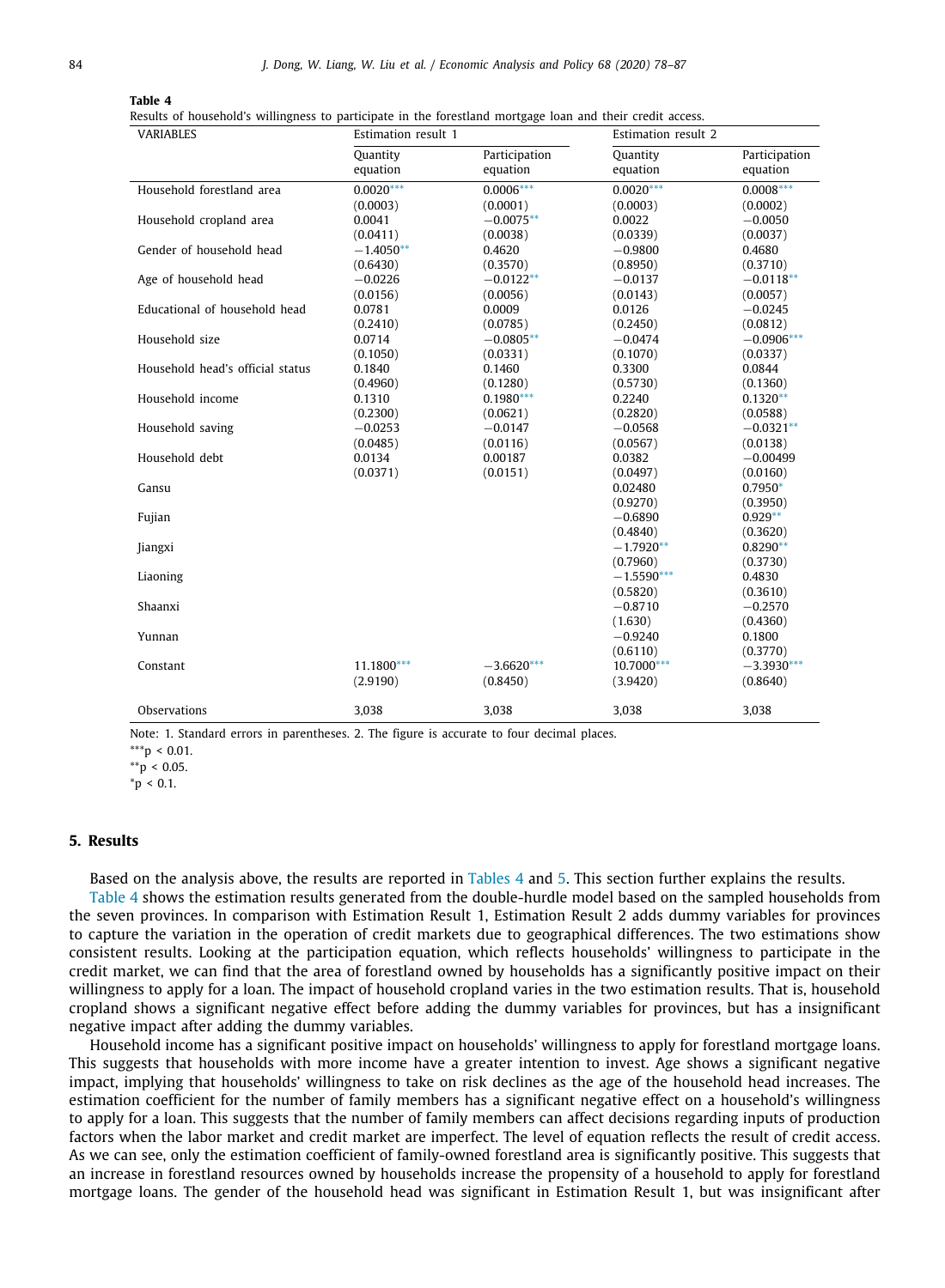<span id="page-7-0"></span>Results of the impact of collateralized forestland on interest rate and amount of forestland mortgage loan.

| Variable                  | Interest     | Amount of     | Interest     | Amount of     |
|---------------------------|--------------|---------------|--------------|---------------|
|                           | rate         | forestland    | rate         | forestland    |
|                           |              | mortgage loan |              | mortgage loan |
|                           | (1)          | (2)           | (3)          | (4)           |
| Collateralized forestland | $-0.0036*$   | 30.970**      | $-0.0039*$   | $-0.0039*$    |
|                           | (0.0019)     | (12, 450)     | (0.0019)     | (0.0019)      |
| Dummy Variable 2008       | $-4.9140***$ | 219,690       | $-4.9480***$ | $-4.9480***$  |
|                           | (0.3840)     | (1,890,780)   | (0.3890)     | (0.3890)      |
| Dummy Variable 2009       | $-1.4140$    | $-1,677,320$  | $-2.1850$    | $-2.1850$     |
|                           | (1.6850)     | (2,676,360)   | (1.4690)     | (1.4690)      |
| Dummy Variable 2011       | 2.3760       | $-720,140$    | 2.3510       | 2.3510        |
|                           | (1.5800)     | (2,082,350)   | (1.6200)     | (1.6200)      |
| Dummy Variable 2012       | $-2.1030$    | $-3.009.550$  | $-1.7830$    | $-1.7830$     |
|                           | (1.5460)     | (3,714,040)   | (1.7300)     | (1.7300)      |
| Dummy Variable 2013       | $-0.2770$    | 168.820       | $-0.3780$    | $-0.3780$     |
|                           | (2.2020)     | (1,592,770)   | (2.2390)     | (2.2390)      |
| Dummy Variable 2014       | 2.8380**     | 401,290       | $2.7910**$   | $2.7910**$    |
|                           | (1.1250)     | (1,711,130)   | (1.1110)     | (1.1110)      |
| Dummy Variable 2015       | $-2.0860$    | $-57,320$     | $-1.2600$    | $-1.2600$     |
|                           | (1.9870)     | (3, 108, 920) | (2.222)      | (2,2220)      |
| Liaoning                  | $-1.2100$    | 753,120       | 3.6290       | 3.6290        |
|                           | (2.6450)     | (1,460,270)   | (3.2720)     | (3.2720)      |
| Jiangxi                   | $-1.7040$    | $-649,980$    | $-1.5610$    | $-1.5610$     |
|                           | (1.6350)     | (1,729,830)   | (1.6720)     | (1.6720)      |
| Yunnan                    | $4.118***$   | 1,331,000     | $4.176***$   | $4.176***$    |
|                           | (1.314)      | (1,031,000)   | (1.351)      | (1.351)       |
| Shaanxi                   | $-4.1000$    | $-997.366$    | $-3.9710$    | $-3.9710$     |
|                           | (2.5330)     | (7,321,670)   | (2.6370)     | (2.6370)      |
| Gansu                     | $-2.9720*$   | 2,411,370     | $-2.783$     | $-2.7830$     |
|                           | (1.592)      | (209,716)     | (1.694)      | (1.6940)      |
| Constant                  | 5.6330***    | $-1.340.930$  | 5.6820***    | 5.6820***     |
|                           | (0.2824)     | (2,087,392)   | (0.2913)     | (0.2912)      |
| <b>Observations</b>       | 55           | 61            | 50           | 50            |
| R-squared                 | 0.345        | 0.616         | 0.450        | 0.450         |

Note: 1. Standard errors in parentheses. 2. The figure is accurate to four decimal places.

<span id="page-7-3"></span> $***p < 0.01$ .

<span id="page-7-2"></span> $*$  $p$  < 0.05.

<span id="page-7-1"></span> $*_{p}$  < 0.1.

the dummy variables for provinces were controlled. Our results accord with previous research findings on households' land credit. As collateral, land can help mitigate the information asymmetry problem between households and lending institutions in the credit market.

Next, the existing contract sample was employed to analyze the contract structure. First, we performed data cleansing to deal with the contract samples. We obtained a sample of 65 valid households whose collateralized forestland was above zero. Among them, there were 13 households whose contracts stated an interest rate of zero. With such a limited sample size, the zero-interest-rate contracts account for 20% of all cases. This suggests that, to a certain extent, the forest tenure mortgage can be attributed to government political support consisting of preferential policies for households. In other words, the credit market in rural areas has not yet become an established business practice.

[Table](#page-7-0) [5](#page-7-0) shows the impact of collateralized forestland on the interest rate and the amount of forestland mortgage loan specified in the contract. In the OLS estimation method, relevant control variables were added as independent variables from Estimation Results 1–4. Dummy variables for years and provinces were added. Column (1) shows the estimation results for all households, using the interest rate as the dependent variable. As we can see, the estimation coefficient of collateralized forestland was significant and negative at 10%. Column (2) shows the estimation results applying all households but using the amount of forestland mortgage loan as the dependent variable. The estimation result of the collateralized forestland area was significant and positive at 5%. As the household sample contains some contracts stating a zero interest rate, this likely represents the difference between business loans and preferential loans under policies that benefit households. Columns (3) and (4) show the estimation results after excluding the contracts with a zero interest rate. Their estimation results are the same in columns (1) and (2). These results indicate that the contract mechanism design is supported by the theory, which is illustrated in the actual forestland mortgage practices. Namely, the negative relationship between collateralized forestland and interest rate reflects the financial institutions' contract design to address adverse risks. Likewise, the positive relationship between collateralized forestland and amount of the forestland mortgage loan reflects a contract design aimed at addressing the moral hazard risk. However, we should recognize the existence of zero-interest-rate loan contracts. Therefore, the results suggest that the current forestland mortgages are in line with the theoretical predictions of contract mechanism design, but only to a modest extent.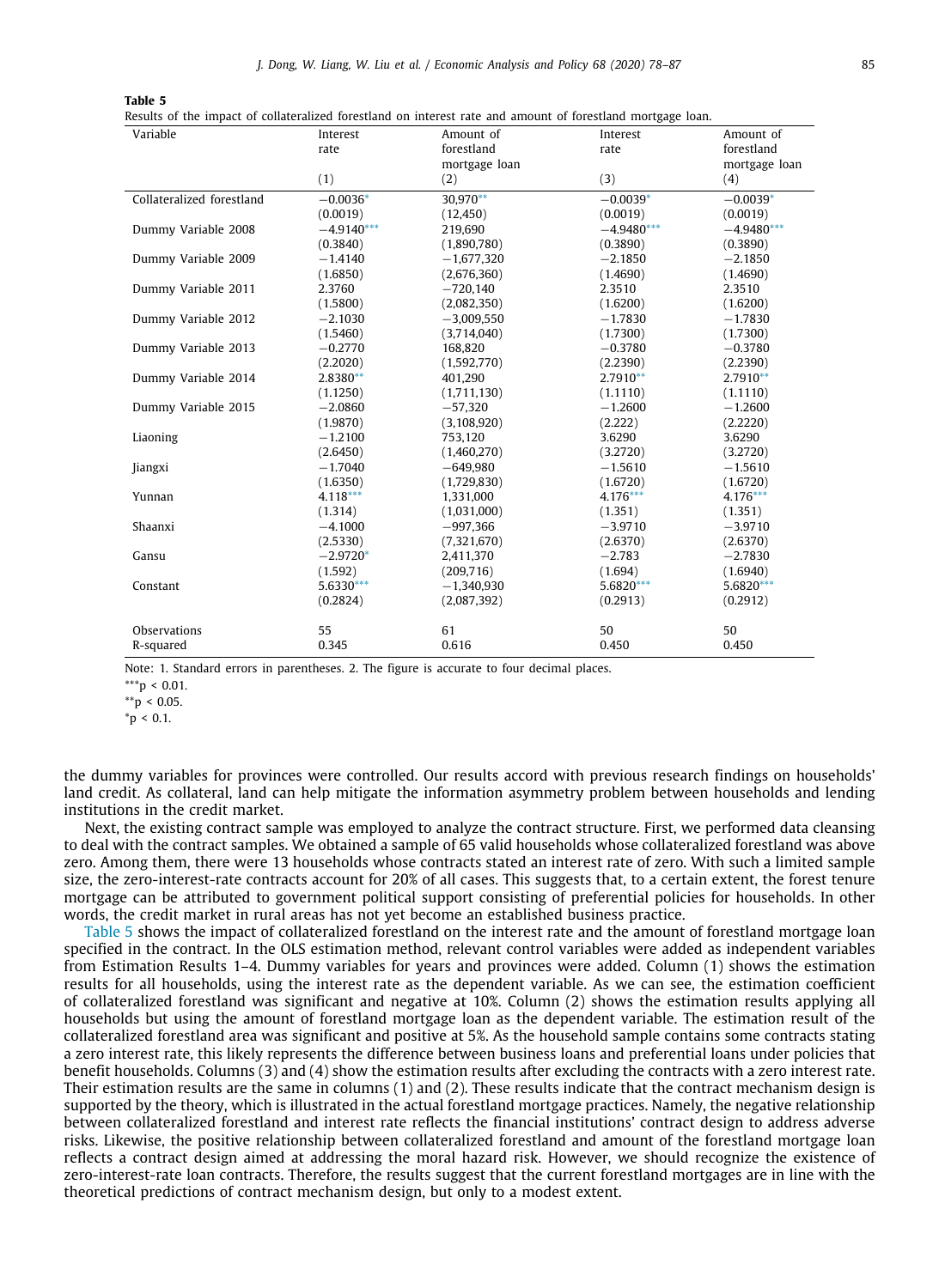## **6. Discussion and conclusions**

Forestry management plays a key role in China ([Managi et al.,](#page-9-0) [2019](#page-9-0); [Sato et al.,](#page-9-29) [2018\)](#page-9-29). China's collective forest tenure reform brought significant change in the role played by households in managing collectively-owned forestland, where households became management entities. Thus, they require support to meet their financing needs in order to improve both the forest production and households' livelihoods. The FMP provides an opportunity to increase household access to credit. To date, there are few in-depth studies analyzing the impact of household forestland on household credit access in the context of the FMP.

The paper has examined households' ability to credit under China's FMP. We analyzed how households' collateralized forestland impacted their credit access. We also discussed the precautionary design principles of contracts based on the adverse selection and moral hazard theories. We developed a simple analytical framework to study the impact of forestland possession on households' credit access in the context of the FMP. The paper applied three dimensions in discussing access to credit: (1) whether forestland possession changed the household's willingness to apply for credit, (2) whether forestland possession increased their ability to credit, and (3) whether the contract structure followed the theoretical predictions regarding the credit contract design mechanisms.

3500 households were analyzed in seven Chinese provinces. We first applied the double-hurdle model to assess the impact of household forestland on household willingness to apply for forestland mortgage loan, as well as their likelihood to credit. Our results show that households with more forestland had stronger participation. At the same time, households with more forestland had more access to credit in the form of forestland mortgage loan. In addition, we studied the relationship between mortgaged forestland area, interest rate, and loan amount based on the existing contracts of forest tenure mortgage loans. Our results show that, the impact of collateralized forestland on interest rate was negative, which followed the predicted mechanism design in response to adverse selection. The impact of collateralized forestland on the amount of forestland mortgage loan obtained was positive, which followed the predicted mechanism design in addressing moral hazard issues. Nevertheless, it should be noted that only 8.33% of the households who are willing to apply for forestland mortgage loan can obtain loans successfully. Therefore, the empirical analysis in the paper suggests that, under the current forestland mortgage policy, the area of forestland owned by households has a positive effect on households' credit access. However, households still face difficulties in being approved for loans, and they still have limited access to credit. Considering the existence of partial zero-interest-rate contracts in the sample, it can be implied that the forest tenure mortgage, to some extent, results from the government's policy support for rural people.

The main results can be discussed in the context of previous studies on forest tenure reform in China. Previous articles showed that the impact of CFTR on household involvement in forestry was positive ([Xie et al.](#page-9-30), [2013;](#page-9-30) [Yi et al.](#page-9-31), [2014](#page-9-31)). Compared to these findings, our main results suggest that the status of households' formal credit access could be affected by collateralizing forestland through the FMP. Thus, CFTR might increase household forestry investment partly by increasing households' ability to apply for and receive formal credits. At the same time, our results show that household forestland only has moderate impact on household's credit access, meaning that forest tenure reform in China should be continued.

Additionally, our results can be discussed in forest tenure reform by enhancing household's property rights over forests. In current literature, devolved forest tenure reform can reduce constraints in forest management [\(Adam and Eltayeb](#page-8-1), [2016](#page-8-1); [Dang et al.,](#page-9-32) [2018;](#page-9-32) [Xu and Hyde](#page-9-33), [2018](#page-9-33)). Our findings indicate that devolved forest tenure reform has potential to improve forest management in the way of diversifying financial instruments, while this potential has been realized only moderately in China. Since this study only reflected China's case, our reflection may apply more reasonably to devolved forest tenure reform in countries where rights of forest management are transferred from state to households, e.g., Vietnam [\(Dang et al.](#page-9-32), [2018](#page-9-32)).

In conclusion, our analysis has several policy implications. While the current forestland mortgage loan helps increase rural household's access to credit, there is still much room for improvement. Households require policy arrangements that further improve the forest tenure mortgage market and allow its full development in the context of a strong government. Meanwhile, China's new forest management system needs to improve financial services offered to rural households. Currently, the forest tenure mortgage loans do not fully meet household's financing needs. In addition, China's experience may provide an example for other countries, whereas it is important to carefully consider how to address the financing issues for household's investments.

## **Declaration of competing interest**

The authors declare that they have no known competing financial interests or personal relationships that could have appeared to influence the work reported in this paper. The viewpoint of this article only represents the author's personal understanding, and has nothing to do with any organizations.

## <span id="page-8-1"></span><span id="page-8-0"></span>**References**